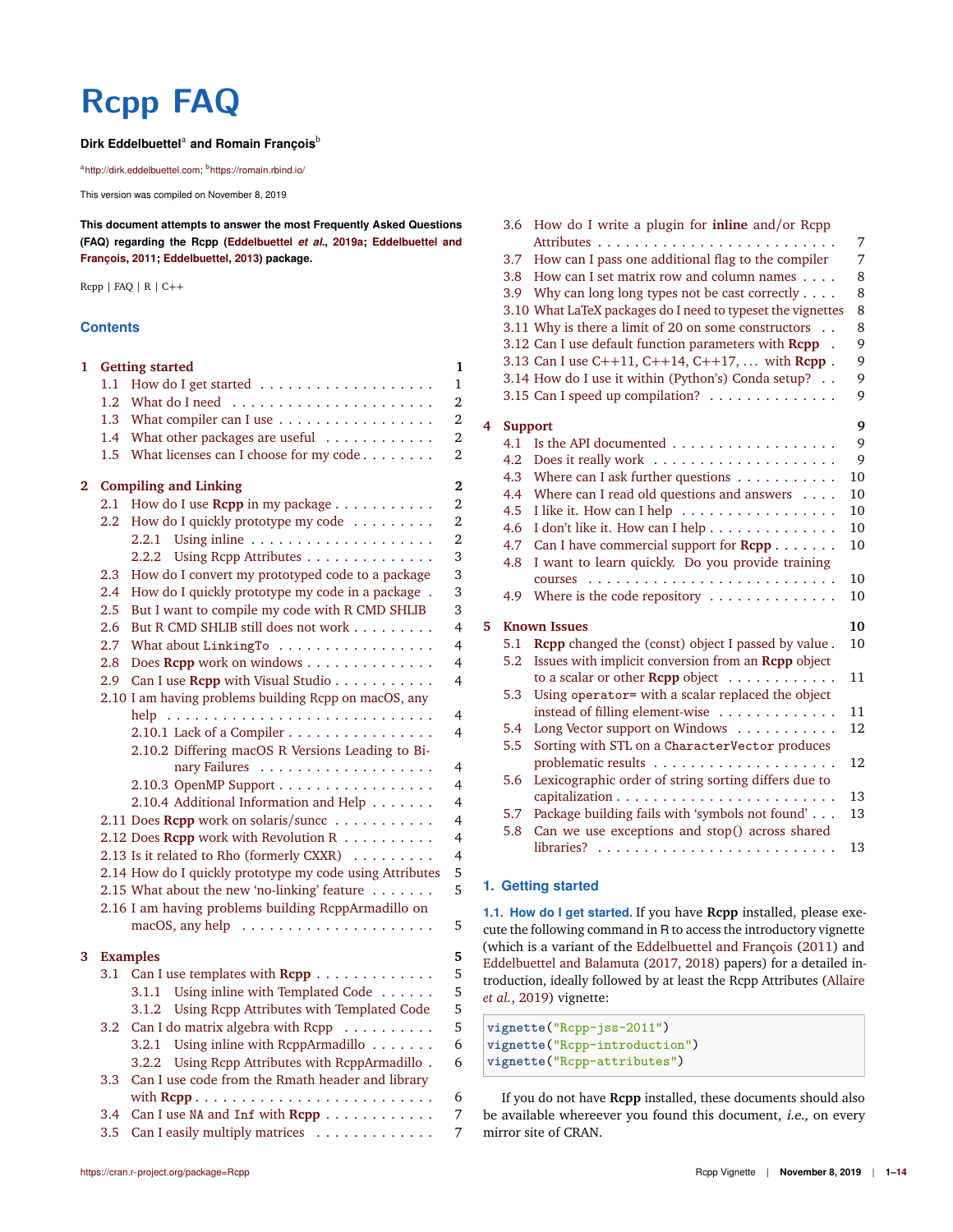**1.2. What do I need.** Obviously, R must be installed. **Rcpp** provides a C++ API as an extension to the R system. As such, it is bound by the choices made by R and is also influenced by how R is configured.

In general, the standard environment for building a CRAN package from source (particularly when it contains C or C++ code) is required. This means one needs:

- a development environment with a suitable compiler (see below), header files and required libraries;
- R should be built in a way that permits linking and possibly embedding of R; this is typically ensured by the --enable-shared-lib option;
- standard development tools such as make etc.

Also see the RStudio documentation on pre-requisites for R package development.

**1.3. What compiler can I use.** On almost all platforms, the GNU Compiler Collection (or gcc, which is also the name of its C language compiler) has to be used along with the corresponding g++ compiler for the C++ language. A minimal suitable version is a final 4.2.\* release; earlier 4.2.\* were lacking some C++ features (and even 4.2.1, still used on OS X as the last gcc release), has issues).

Generally speaking, the default compilers on all the common platforms are suitable.

Specific per-platform notes:

- **Windows** users need the Rtools package from the site maintained by Duncan Murdoch which contains all the required tools in a single package; complete instructions specific to Windows are in the 'R Administration' manual (R Core Team, 2018a, Appendix D). As of August 2014, it still installs the gcc/g++ 4.6.\* compiler which limits the ability to use modern C++ standards so only s-std=c++0x is supported. R 3.1.0 and above detect this and set appropriate flags.
- **OS X** users, as noted in the 'R Administration' manual (R Core Team, 2018a, Appendix C.4), need to install the Apple Developer Tools (e.g., Xcode (OS  $X \le 10.8$ ) or Xcode Command Line Tools (OS  $X \ge 10.9$ ) (as well as gfortran if R or Fortran-using packages are to be built); also see FAQ 2.10 and FAQ 2.16 below. Depending on whether on OS X release before or after Mavericks is used, different additional installation may be needed. Consult the r-sig-mac list (and its archives) for (current) details.
- **Linux** user need to install the standard developement packages. Some distributions provide helper packages which pull in all the required packages; the r-base-dev package on Debian and Ubuntu is an example.

The clang and clang++ compilers from the LLVM project can also be used. On Linux, they are inter-operable with gcc et al. On OS X, they are unfortunately not ABI compatible. The clang++ compiler is interesting as it emits much more comprehensible error messages than g++ (though g++ 4.8 and 4.9 have caught up).

The Intel icc family has also been used successfully as its output files can also be combined with those from gcc.

**1.4. What other packages are useful.** Additional packages that we have found useful are:

**inline** which is invaluable for direct compilation, linking and loading of short code snippets—but now effectively superseded

by the Rcpp Attributes (see FAQ 2.2.2 and FAQ 2.14) feature provided by **Rcpp**;

- **RUnit** is used for unit testing; the package is recommended and will be needed to re-run some of our tests but it is not strictly required during use of **Rcpp**;
- **rbenchmark** to run simple timing comparisons and benchmarks; it is also recommended but not required.

**microbenchmark** is an alternative for benchmarking.

**devtools** can help the process of building, compiling and testing a package but it too is entirely optional.

**1.5. What licenses can I choose for my code.** The **Rcpp** package is licensed under the terms of the GNU GPL 2 or later, just like R itself. A key goal of the **Rcpp** package is to make extending R more seamless. But by linking your code against R (as well as **Rcpp**), the combination is bound by the GPL as well. This is very clearly stated at the FSF website:

Linking a GPL covered work statically or dynamically with other modules is making a combined work based on the GPL covered work. Thus, the terms and conditions of the GNU General Public License cover the whole combination.

So you are free to license your work under whichever terms you find suitable (provided they are GPL-compatible, see the FSF site for details). However, the combined work will remain under the terms and conditions of the GNU General Public License. This restriction comes from both R which is GPL-licensed as well as from **Rcpp** and whichever other GPL-licensed components you may be linking against.

## **2. Compiling and Linking**

**2.1. How do I use Rcpp in my package. Rcpp** has been specifically designed to be used by other packages. Making a package that uses **Rcpp** depends on the same mechanics that are involved in making any R package that use compiled code  $-$  so reading the Writing R Extensions manual (R Core Team, 2018c) is a required first step.

Further steps, specific to **Rcpp**, are described in a separate vignette.

**vignette**("Rcpp-package")

**2.2. How do I quickly prototype my code.** There are two toolchains which can help with this:

- The older one is provided by the **inline** package and described in Section~2.2.1.
- Starting with **Rcpp** 0.10.0, the Rcpp Attributes feature (described in Section~2.2.2) offered an even easier alternative via the function evalCpp, cppFunction and sourceCpp.

The next two subsections show an example each.

*2.2.1. Using inline.* The **inline** package (Sklyar *et al.*, 2018) provides the functions cfunction and cxxfunction. Below is a simple function that uses accumulate from the (C++) Standard Template Library to sum the elements of a numeric vector.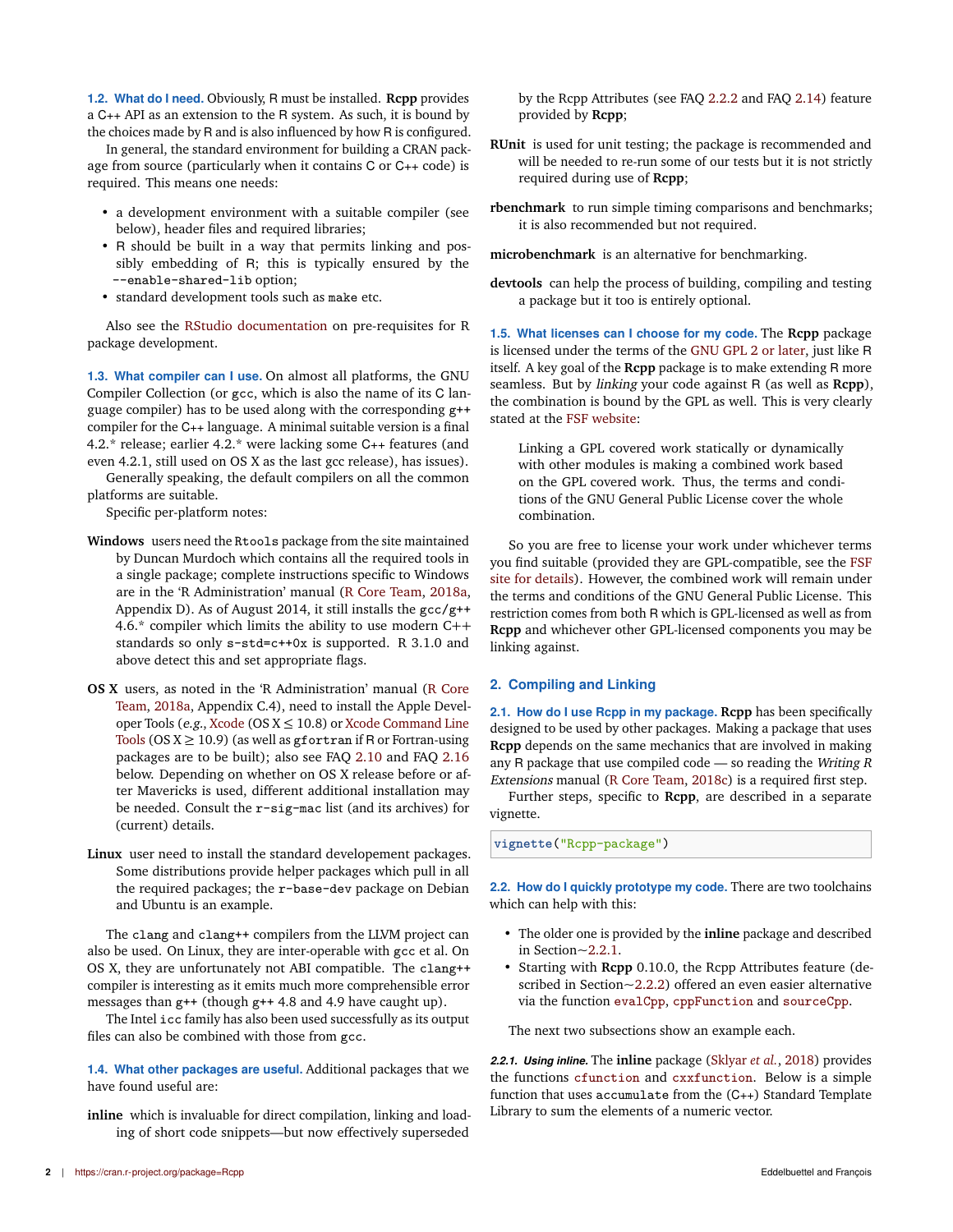```
fx <- cxxfunction(signature(x = "numeric"),
    'NumericVector xx(x);
     return wrap(
              std::accumulate(xx.begin(),
                              xx.end(),
                               0.0)
            );',
    plugin = "Rcpp")
res <- fx(seq(1, 10, by=0.5))
res
# [1] 104.5
```
One might want to use code that lives in a C++ file instead of writing the code in a character string in R. This is easily achieved by using readLines:

```
fx <- cxxfunction(signature(),
                  paste(readLines("myfile.cpp"),
                        collapse="\n"),
                  plugin = "Rcpp")
```
The verbose argument of cxxfunction is very useful as it shows how **inline** runs the show.

*2.2.2. Using Rcpp Attributes.* Rcpp Attributes (Allaire *et al.*, 2019), and also discussed in FAQ 2.14 below, permits an even easier route to integrating R and C++. It provides three key functions. First, evalCpp provide a means to evaluate simple C++ expression which is often useful for small tests, or to simply check if the toolchain is set up correctly. Second, cppFunction can be used to create C++ functions for R use on the fly. Third, Rcpp::sourceCpp can integrate entire files in order to define multiple functions.

The example above can now be rewritten as:

```
cppFunction('double accu(NumericVector x) {
   return(
      std::accumulate(x.begin(), x.end(), 0.0)
   );
}')
res <- accu(seq(1, 10, by=0.5))
res
# [1] 104.5
```
The cppFunction parses the supplied text, extracts the desired function names, creates the required scaffolding, compiles, links and loads the supplied code and makes it available under the selected identifier.

Similarly, sourceCpp can read in a file and compile, link and load the code therein.

**2.3. How do I convert my prototyped code to a package.** Since release 0.3.5 of **inline**, one can combine FAQ 2.2.1 and FAQ 2.1. See help("package.skeleton-methods") once **inline** is loaded and use the skeleton-generating functionality to transform a prototyped function into the minimal structure of a package. After that you can proceed with working on the package in the spirit of FAQ 2.1.

Rcpp Attributes (Allaire *et al.*, 2019) also offers a means to convert functions written using Rcpp Attributes into a function via the compileAttributes function; see the vignette for details.

**2.4. How do I quickly prototype my code in a package.** The simplest way may be to work directly with a package. Changes to both the R and C++ code can be compiled and tested from the command line via:

```
$ R CMD INSTALL mypkg && \
     Rscript --default-packages=mypkg -e \
         'someFunctionToTickle(3.14)'
```
This first installs the packages, and then uses the command-line tool Rscript (which ships with R) to load the package, and execute the R expression following the -e switch. Such an expression can contain multiple statements separated by semicolons. Rscript is available on all three core operating systems.

On Linux, one can also use r from the littler package by Horner and Eddelbuettel which is an alternative front end to R designed for both #! (hashbang) scripting and command-line use. It has slightly faster start-up times than Rscript; and both give a guaranteed clean slate as a new session is created.

The example then becomes \$ R CMD INSTALL mypkg **&& \**

|  |  | β R CMD INSTALL mypkg && \                 |  |  |  |  |
|--|--|--------------------------------------------|--|--|--|--|
|  |  | r -1 mypkg -e 'someFunctionToTickle(3.14)' |  |  |  |  |

The -l option calls 'suppressMessages(library(mypkg))' before executing the R expression. Several packages can be listed, separated by a comma.

More choice are provide by the **devtools** package, and by using RStudio. See the respective documentation for details.

**2.5. But I want to compile my code with R CMD SHLIB.** The recommended way is to create a package and follow FAQ 2.1. The alternate recommendation is to use **inline** and follow FAQ 2.2.1 because it takes care of all the details.

However, some people have shown that they prefer not to follow recommended guidelines and compile their code using the traditional R CMD SHLIB. To do so, we need to help SHLIB and let it know about the header files that **Rcpp** provides and the C++ library the code must link against.

On the Linux command-line, you can do the following:

```
$ # if Rcpp older than 0.11.0
$ export PKG_LIBS=`Rscript -e "Rcpp:::LdFlags()"`
$ export PKG_CXXFLAGS=\
              `Rscript -e "Rcpp:::CxxFlags()"`
$ R CMD SHLIB myfile.cpp
```
which first defines and exports two relevant environment variables which R CMD SHLIB then relies on. On other operating systems, appropriate settings may have to be used to define the environment variables.

This approach corresponds to the very earliest ways of building programs and can still be found in some deprecated documents (as *e.g.* some of Dirk's older 'Intro to HPC with R' tutorial slides). It is still not recommended as there are tools and automation mechanisms that can do the work for you.

**Rcpp** versions 0.11.0 or later can do with the definition of PKG\_LIBS as a user-facing library is no longer needed (and hence no longer shipped with the package). One still needs to set PKG\_CXXFLAGS to tell R where the **Rcpp** headers files are located.

Once R CMD SHLIB has created the dyanmically-loadable file (with extension .so on Linux, .dylib on OS X or .dll on Windows), it can be loaded in an R session via dyn.load, and the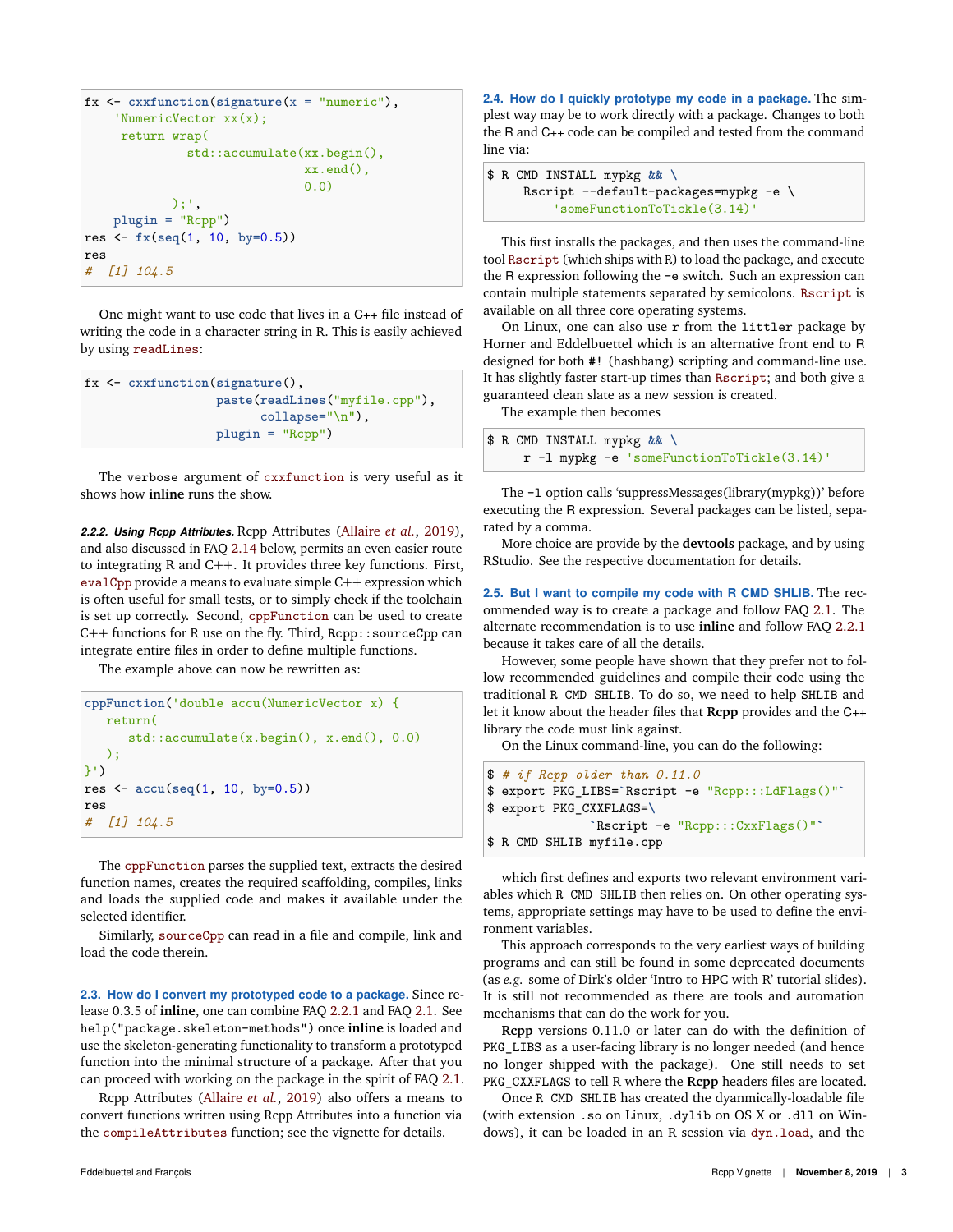function can be executed via .Call. Needless to say, we *strongly* recommend using a package, or at least Rcpp Attributes as either approach takes care of a lot of these tedious and error-prone manual steps.

**2.6. But R CMD SHLIB still does not work.** We have had reports in the past where build failures occurred when users had nonstandard code in their  $\sim$ /. Rprofile or Rprofile.site (or equivalent) files.

If such code emits text on stdout, the frequent and implicit invocation of Rscript -e "..." (as in FAQ 2.5 above) to retrieve settings directly from **Rcpp** will fail.

You may need to uncomment such non-standard code, or protect it by wrapping it inside if (interactive()), or possibly try to use Rscript --vanilla instead of plain Rscript.

**2.7. What about LinkingTo.** R has only limited support for crosspackage linkage.

We now employ the LinkingTo field of the DESCRIPTION file of packages using **Rcpp**. But this only helps in having R compute the location of the header files for us.

The actual library location and argument still needs to be provided by the user. How to do so has been shown above, and we recommned you use either FAQ 2.1 or FAQ 2.2.1 both which use the **Rcpp** function Rcpp:::LdFlags().

If and when LinkingTo changes and lives up to its name, we will be sure to adapt **Rcpp** as well.

An important change arrive with **Rcpp** release 0.11.0 and concern the automatic registration of functions; see Section~2.15 below.

**2.8. Does Rcpp work on windows.** Yes of course. See the Windows binaries provided by CRAN.

#### **2.9. Can I use Rcpp with Visual Studio.** Not a chance.

And that is not because we are meanies but because R and Visual Studio simply do not get along. As **Rcpp** is all about extending R with C++ interfaces, we are bound by the available toolchain. And R simply does not compile with Visual Studio. Go complain to its vendor if you are still upset.

**2.10. I am having problems building Rcpp on macOS, any help.** There are three known issues regarding Rcpp build problems on macOS. If you are building packages with RcppArmadillo, there is yet another issue that is addressed separately in FAQ 2.16 below.

*2.10.1. Lack of a Compiler.* By default, macOS does not ship with an active compiler. Depending on the R version being used, there are different development environment setup procedures. For the current R version, we recommend observing the official procedure used in Section 6.3.2 macOS and Section C.3 macOS of the R Installation and Administration manual.

*2.10.2. Differing macOS R Versions Leading to Binary Failures.* There are currently *three* distinct versions of R for macOS. The first version is a legacy version meant for macOS 10.6 (Snow Leopard) - 10.8 (Mountain Lion). The second version is for more recent system macOS 10.9 (Mavericks) and 10.10 (Yosemite). Finally, the third and most up-to-date version supports macOS 10.11 (El Capitan), 10.12 (Sierra), and 10.13 (High Sierra). The distinction comes as a result of a change in the compilers shipped with the operating system as highlighted previously. As a result, avoid sending **package**

**binaries** to collaborators if they are working on older operating systems as the R binaries for these versions will not be able to mix. In such cases, it is better to provide collaborators with the **package source** and allow them to build the package locally.

*2.10.3. OpenMP Support.* By default, the macOS operating environment lacks the ability to parallelize sections of code using the [OpenMP](http://openmp.org/wp/) standard. Within R 3.4.\*, the default developer environment was *changed* to allow for OpenMP to be used on macOS by using a non-default toolchain provided by R Core Team maintainers for macOS. Having said this, it is still important to protect any reference to OpenMP as some users may not yet have the ability to use OpenMP.

To setup the appropriate protection for using OpenMP, the process is two-fold. First, protect the inclusion of headers with:

| #ifdef _OPENMP         |  |  |
|------------------------|--|--|
| $\#inculate$ < omp. h> |  |  |
| #endif                 |  |  |

Second, when parallelizing portions of code use:

```
#ifdef _OPENMP
    // multithreaded OpenMP version of code
#else
   // single-threaded version of code
#endif
```
Under this approach, the code will be *safely* parallelized when support exists for OpenMP on Windows, macOS, and Linux.

*2.10.4. Additional Information and Help.* Below are additional resources that provide information regarding compiling Rcpp code on macOS.

- 1. A helpful post was provided by Brian Ripley regarding the use of compiling R code with macOS in April 2014 on the r-sig-mac list, which is generally recommended for OS Xspecific questions and further consultation.
- 2. Another helpful write-up for installation / compilation on OS X Mavericks is provided by the BioConductor project.
- 3. Lastly, another resource that exists for installation / compilation help is provided at http://thecoatlessprofessor.com/ programming/r-compiler-tools-for-rcpp-on-os-x/.

**Note:** If you are running into trouble compiling code with **RcppArmadillo**, please also see FAQ 2.16 listed below.

**2.11. Does Rcpp work on solaris/suncc.** Yes, it generally does. But as we do not have access to such systems, some issues persist on the CRAN test systems.

**2.12. Does Rcpp work with Revolution R.** We have not tested it yet. **Rcpp** might need a few tweaks to work with the compilers used by Revolution R (if those differ from the defaults).

**2.13. Is it related to Rho (formerly CXXR).** Rho, previously known as CXXR, is an ambitious project that aims to totally refactor the R interpreter in C++. There are a few similaritites with **Rcpp** but the projects are unrelated.

Rho / CXXR and **Rcpp** both want R to make more use of C++ but they do it in very different ways.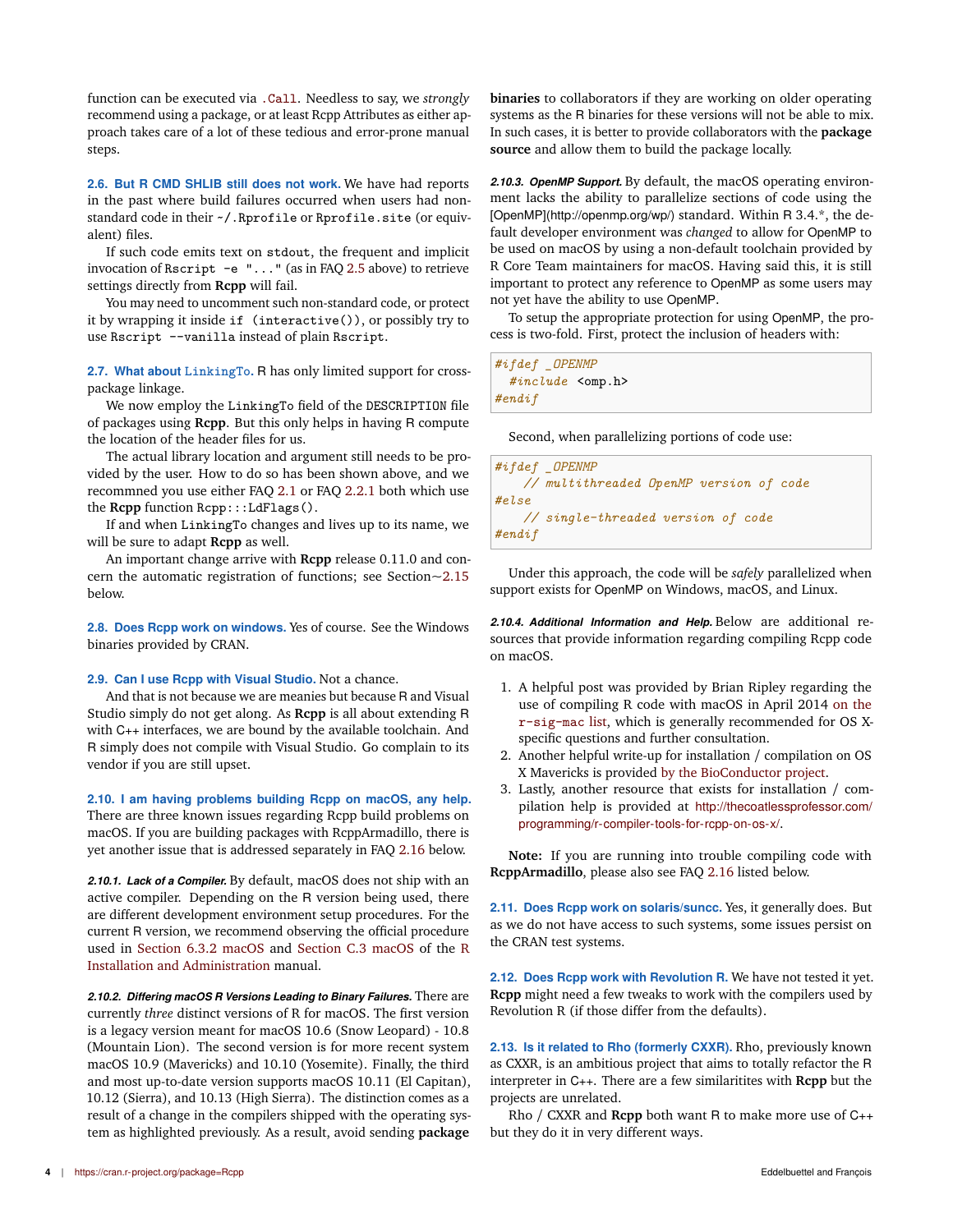**2.14. How do I quickly prototype my code using Attributes. Rcpp** version 0.10.0 and later offer a new feature 'Rcpp Attributes' which is described in detail in its own vignette (Allaire *et al.*, 2019). In short, it offers functions evalCpp, cppFunction and sourceCpp which extend the functionality of the cxxfunction function.

**2.15. What about the new 'no-linking' feature.** Starting with **Rcpp** 0.11.0, functionality provided by **Rcpp** and used by packages built with **Rcpp** accessed via the registration facility offered by R (and which is used by **lme4** and **Matrix**, as well as by **xts** and **zoo**). This requires no effort from the user / programmer, and even frees us from explicit linking instruction. In most cases, the files src/Makevars and src/Makevars.win can now be removed. Exceptions are the use of **RcppArmadillo** (which needs an entry PKG\_LIBS=\$(LAPACK\_LIBS) \$(BLAS\_LIBS) \$(FLIBS)) and packages linking to external libraries they use.

But for most packages using **Rcpp**, only two things are required:

- an entry in DESCRIPTION such as Imports: Rcpp (which may be versioned as in Imports: Rcpp  $(>= 0.11.0)$ , and
- an entry in NAMESPACE to ensure **Rcpp** is correctly instantiated, for example importFrom(Rcpp, evalCpp).

The name of the symbol does not really matter; once one symbol is imported all symbols should be available.

**2.16. I am having problems building RcppArmadillo on macOS, any help.** Odds are your build failures are due to the absence of gfortran and its associated libraries. The errors that you may receive are related to either -lgfortran or -lquadmath.

To rectify the root of these errors, there are two options available. The first option is to download and use a fixed set of gfortran binaries that are used to compile R for macOS (e.g. given by the maintainers of the macOS build). The second option is to either use pre-existing gfortran binaries on your machine or download the latest. These options are described in-depth in Section C.3 macOS of the R Installation and Administration manual. Please consult this manual for up-to-date information regarding gfortran binaries on macOS. We have also documented *other* common macOS compile issues in Section FAQ 2.10.

# **3. Examples**

The following questions were asked on the Rcpp-devel mailing list, which is our preferred place to ask questions as it guarantees exposure to a number of advanced Rcpp users. The StackOverflow tag for rcpp is an alternative; that site is also easily searchable.

Several dozen fully documented examples are provided at the Rcpp Gallery – which is also open for new contributions.

#### **3.1. Can I use templates with Rcpp.**

I'm curious whether one can provide a class definition inline in an R script and then initialize an instance of the class and call a method on the class, all inline in R.

This question was initially about using templates with **inline**, and we show that (older) answer first. It is also easy with Rcpp Attributes which is what we show below.

*3.1.1. Using inline with Templated Code.* Most certainly, consider this simple example of a templated class which squares its argument:

```
inc <- 'template <typename T>
       class square :
          public std::unary_function<T,T> {
            public:
              T operator()( T t) const {
                return t*t;
              }
       };
        'src <- '
       double x = Rcpp::as<double>(xs);
       int i = \text{Ropp}:ias<sub>int</sub>(is);square<double> sqdbl;
       square<int> sqint;
       return Rcpp::DataFrame::create(
                    Rcpp::Named("x", sqdbl(x)),
                     Rcpp::Named("i", sqint(i)));
fun <- cxxfunction(signature(xs="numeric",
                              is="integer"),
                    body=src, include=inc,
                    plugin="Rcpp")
fun(2.2, 3L)
        # x i
# 1 4.84 9
```
*3.1.2. Using Rcpp Attributes with Templated Code.* We can also use 'Rcpp Attributes' (Allaire *et al.*, 2019)—as described in FAQ 2.2.2 and FAQ 2.14 above. Simply place the following code into a file and use sourceCpp on it. It will even run the R part at the end.

```
#include <Rcpp.h>
template <typename T> class square :
   public std::unary_function<T,T> {
      public:
      T operator()( T t) const {
        return t*t ;
      }
};
// [[Rcpp::export]]
Rcpp::DataFrame fun(double x, int i) {
       square<double> sqdbl;
       square<int> sqint;
       return Rcpp::DataFrame::create(
           Rcpp::Named("x", sqdbl(x)),
           Rcpp::Named("i", sqint(i)));
}
/*** R
fun(2.2, 3L)
*/
```
#### **3.2. Can I do matrix algebra with Rcpp.**

**Rcpp** allows element-wise operations on vector and matrices through operator overloading and STL interface, but what if I want to multiply a matrix by a vector, etc . . .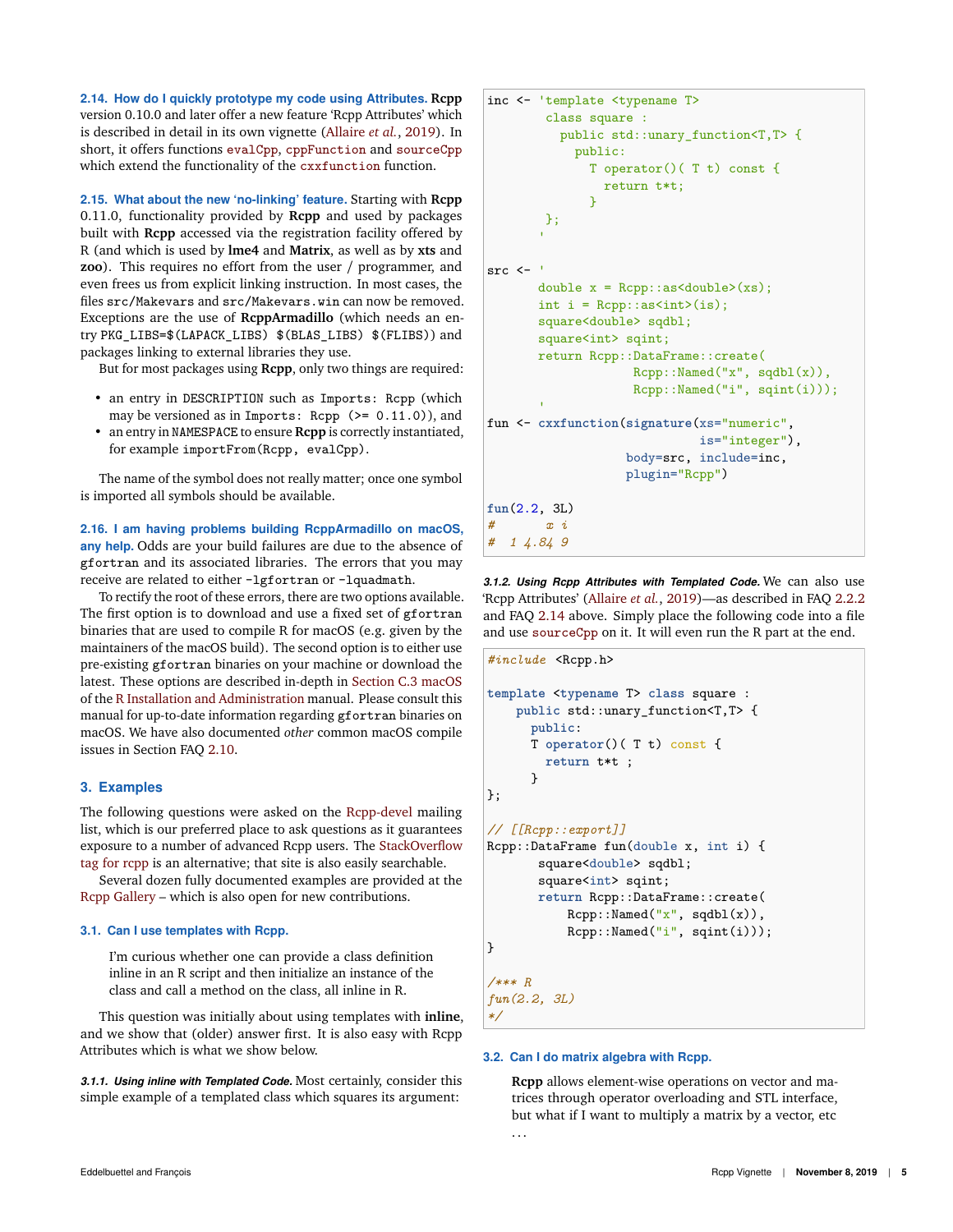Currently, **Rcpp** does not provide binary operators to allow operations involving entire objects. Adding operators to **Rcpp** would be a major project (if done right) involving advanced techniques such as expression templates. We currently do not plan to go in this direction, but we would welcome external help. Please send us a design document.

However, we have developed the **RcppArmadillo** package (Eddelbuettel *et al.*, 2019b; Eddelbuettel and Sanderson, 2014) that provides a bridge between **Rcpp** and **Armadillo** (Sanderson, 2010). **Armadillo** supports binary operators on its types in a way that takes full advantage of expression templates to remove temporaries and allow chaining of operations. That is a mouthful of words meaning that it makes the code go faster by using fiendishly clever ways available via the so-called template meta programming, an advanced C++ technique. Also, the **RcppEigen** package (Bates and Eddelbuettel, 2013) provides an alternative using the Eigen template library.

*3.2.1. Using inline with RcppArmadillo.* The following example is adapted from the examples available at the project page of Armadillo. It calculates *x* ′ × *Y* <sup>−</sup><sup>1</sup> × *z*

```
lines = \frac{1}{2} copy the data to armadillo structures
arma::colvec x = Rcpp::as\langle arma::colvec>(x_');arma::mat Y = Rcpp::as\langle arma::mat\rangle(Y);
arma::colvec z = Rcpp::as\langle arma::colvec>(z_{-}) ;
// calculate the result
double result = arma::as\_scalar(arma::trans(x) * arma::inv(Y) * z);
// return it to R
return Rcpp::wrap( result );'
writeLines(a, file = "myfile.cpp")
```
If stored in a file myfile.cpp, we can use it via **inline**:

```
fx <- cxxfunction(signature(x_="numeric",
                            Y_="matrix",
                            z_="numeric" ),
                  paste(readLines("myfile.cpp"),
                        collapse="\n"),
                  plugin="RcppArmadillo" )
fx(1:4, diag(4), 1:4)
```
The focus is on the code  $arma::trans(x) * arma::inv(Y)$ \* z, which performs the same operation as the R code  $t(x)$   $\frac{1}{2}$   $\frac{1}{2}$ solve(Y)  $\frac{1}{2}$   $\frac{1}{2}$ , although Armadillo turns it into only one operation, which makes it quite fast. Armadillo benchmarks against other C++ matrix algebra libraries are provided on the Armadillo website.

It should be noted that code below depends on the version 0.3.5 of **inline** and the version 0.2.2 of **RcppArmadillo**.

*3.2.2. Using Rcpp Attributes with RcppArmadillo.* We can also write the same example for use with Rcpp Attributes:

*#include* <RcppArmadillo.h> *// [[Rcpp::depends(RcppArmadillo)]]*

```
// [[Rcpp::export]]
double fx(arma::colvec x, arma::mat Y,
          arma::colvec z) {
    // calculate the result
    double result = arma::as_scalar(
        arma::trans(x) * arma::inv(Y) * z);
    return result;
}
/*** R
fx(1:4, diag(4), 1:4)
*/
```
Here, the additional Rcpp::depends(RcppArmadillo) ensures that code can be compiled against the **RcppArmadillo** header, and that the correct libraries are linked to the function built from the supplied code example.

Note how we do not have to concern ourselves with conversion; R object automatically become (Rcpp)Armadillo objects and we can focus on the single computing a (scalar) result.

# **3.3. Can I use code from the Rmath header and library with Rcpp.**

Can I call functions defined in the Rmath header file and the standalone math library for R–as for example the random number generators?

Yes, of course. This math library exports a subset of R, but **Rcpp** has access to much more. Here is another simple example. Note how we have to use and instance of the RNGScope class to set and re-set the random-number generator. This also illustrates Rcpp sugar as we are using a vectorised call to rnorm. Moreover, because the RNG is reset, the two calls result in the same random draws. If we wanted to control the draws, we could explicitly set the seed after the RNGScope object has been instantiated.

```
fx <- cxxfunction(signature(),
                  'RNGScope();
                  return rnorm(5, 0, 100);',
                 plugin="Rcpp")
set.seed(42)
fx()
# [1] 137.096 -56.470 36.313 63.286 40.427
fx()
# [1] 137.096 -56.470 36.313 63.286 40.427
```
Newer versions of Rcpp also provide the actual Rmath function in the R namespace, *i.e.* as  $R:remorm(m, s)$  to obtain a scalar random variable distributed as *N*(*m*,*s*).

Using Rcpp Attributes, this can be as simple as

```
cppFunction('Rcpp::NumericVector ff(int n) {
             return rnorm(n, 0, 100); }')
set.seed(42)
ff(5)
# [1] 137.096 -56.470 36.313 63.286 40.427
ff(5)
# [1] -10.6125 151.1522 -9.4659 201.8424 -6.2714
set.seed(42)
rnorm(5, 0, 100)
# [1] 137.096 -56.470 36.313 63.286 40.427
rnorm(5, 0, 100)
```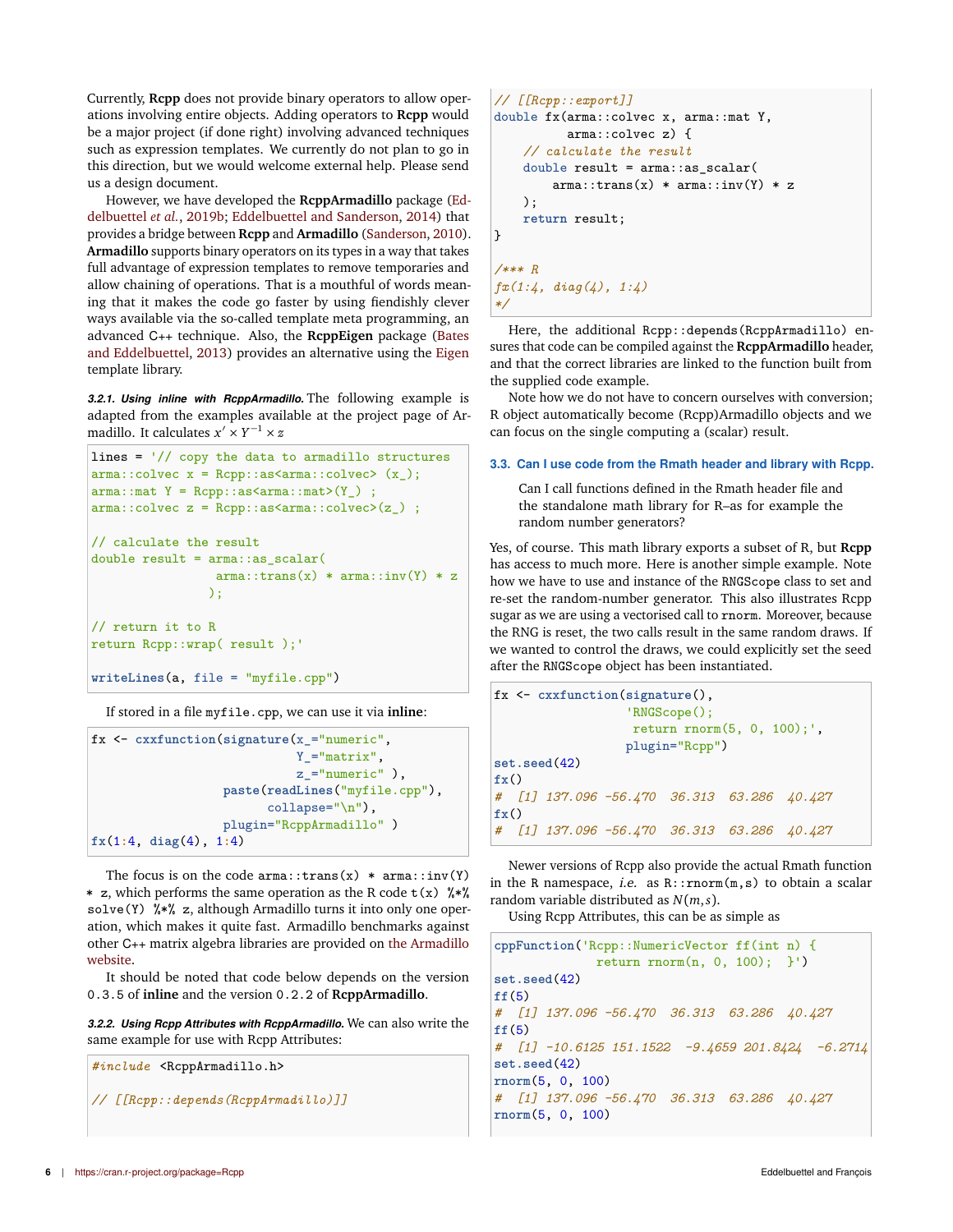*# [1] -10.6125 151.1522 -9.4659 201.8424 -6.2714*

This illustrates the Rcpp Attributes adds the required RNGScope object for us. It also shows how setting the seed from R affects draws done via C++ as well as R, and that identical random number draws are obtained.

## **3.4. Can I use NA and Inf with Rcpp.**

R knows about NA and Inf. How do I use them from  $C++?$ 

Yes, see the following example:

src  $\leq$  'Rcpp:: NumericVector  $v(4)$ ;  $v[0] = R_N e^{int}$ ; //  $-Inf$  $v[1] = NA\_REAL;$  // NA  $v[2] = R_P\cos\ln f$ ; // Inf  $v[3] = 42$ ; // c.f. Hitchhiker Guide return Rcpp::wrap(v);' fun <- **cxxfunction**(**signature**(), src, plugin="Rcpp") **fun**() *# [1] -Inf NA Inf 42*

Similarly, for Rcpp Attributes:

```
#include <Rcpp.h>
// [[Rcpp::export]]
Rcpp::NumericVector fun(void) {
   Rcpp::NumericVector v(4);
   v[0] = R_NegInf; // -Inf
   v[1] = NA_REAL; // NA
   v[2] = R_PosInf; // Inf
   v[3] = 42; // c.f. Hitchhiker Guide
   return v;
}
```
#### **3.5. Can I easily multiply matrices.**

Can I multiply matrices easily?

Yes, via the **RcppArmadillo** package which builds upon **Rcpp** and the wonderful Armadillo library described above in FAQ 3.2:

```
txt \leq 'arma::mat Am = Rcpp::as\leq arma::mat \geq(A);
        arma::mat Bm = Rcpp::as<arma::mat>(B);return Rcpp::wrap( Am * Bm );'
mmult <- cxxfunction(signature(A="numeric",
                                  B="numeric"),
                       body=txt,
                       plugin="RcppArmadillo")
A <- matrix(1:9, 3, 3)
B <- matrix(9:1, 3, 3)
C \leftarrow \text{mmult}(A, B)\mathcal{C}
```
Armadillo supports a full range of common linear algebra operations.

The **RcppEigen** package provides an alternative using the Eigen template library.

Rcpp Attributes, once again, makes this even easier:

```
#include <RcppArmadillo.h>
// [[Rcpp::depends(RcppArmadillo)]]
// [[Rcpp::export]]
arma::mat mult(arma::mat A, arma::mat B) {
   return A*B;
}
/*** R
A <- matrix(1:9, 3, 3)
B <- matrix(9:1, 3, 3)
mult(A,B)
*/
```
which can be built, and run, from R via a simple sourceCpp call—and will also run the small R example at the end.

#### **3.6. How do I write a plugin for inline and/or Rcpp Attributes.**

How can I create my own plugin for use by the **inline** package?

Here is an example which shows how to it using GSL libraries as an example. This is merely for demonstration, it is also not perfectly general as we do not detect locations first—but it serves as an example:

```
# simple example of seeding RNG and
# drawing one random number
gslrng <- '
int seed = Repp::as<int>(par);
gsl_rng_env_setup();
gsl_rng *r = gsl_rng_alloc (gsl_rng_default);
gsl_rng_set (r, (unsigned long) seed);
double v = gs1_rng_set (r);gsl_rng_free(r);
return Rcpp::wrap(v);'
plug <- Rcpp::Rcpp.plugin.maker(
    include.before = "#include <gsl/gsl_rng.h>",
    libs = paste(
"-L/usr/local/lib/R/site-library/Rcpp/lib -lRcpp",
"-Wl,-rpath,/usr/local/lib/R/site-library/Rcpp/lib",
"-L/usr/lib -lgsl -lgslcblas -lm")
)
registerPlugin("gslDemo", plug )
fun <- cxxfunction(signature(par="numeric"),
                   gslrng, plugin="gslDemo")
```

```
fun(0)
```
Here the **Rcpp** function Rcpp.plugin.maker is used to create a plugin 'plug' which is then registered, and subsequently used by **inline**.

The same plugins can be used by Rcpp Attributes as well.

# **3.7. How can I pass one additional flag to the compiler.**

How can I pass another flag to the g++ compiler without writing a new plugin?

The quickest way is to modify the return value from an existing plugin. Here we use the default one from **Rcpp** itself in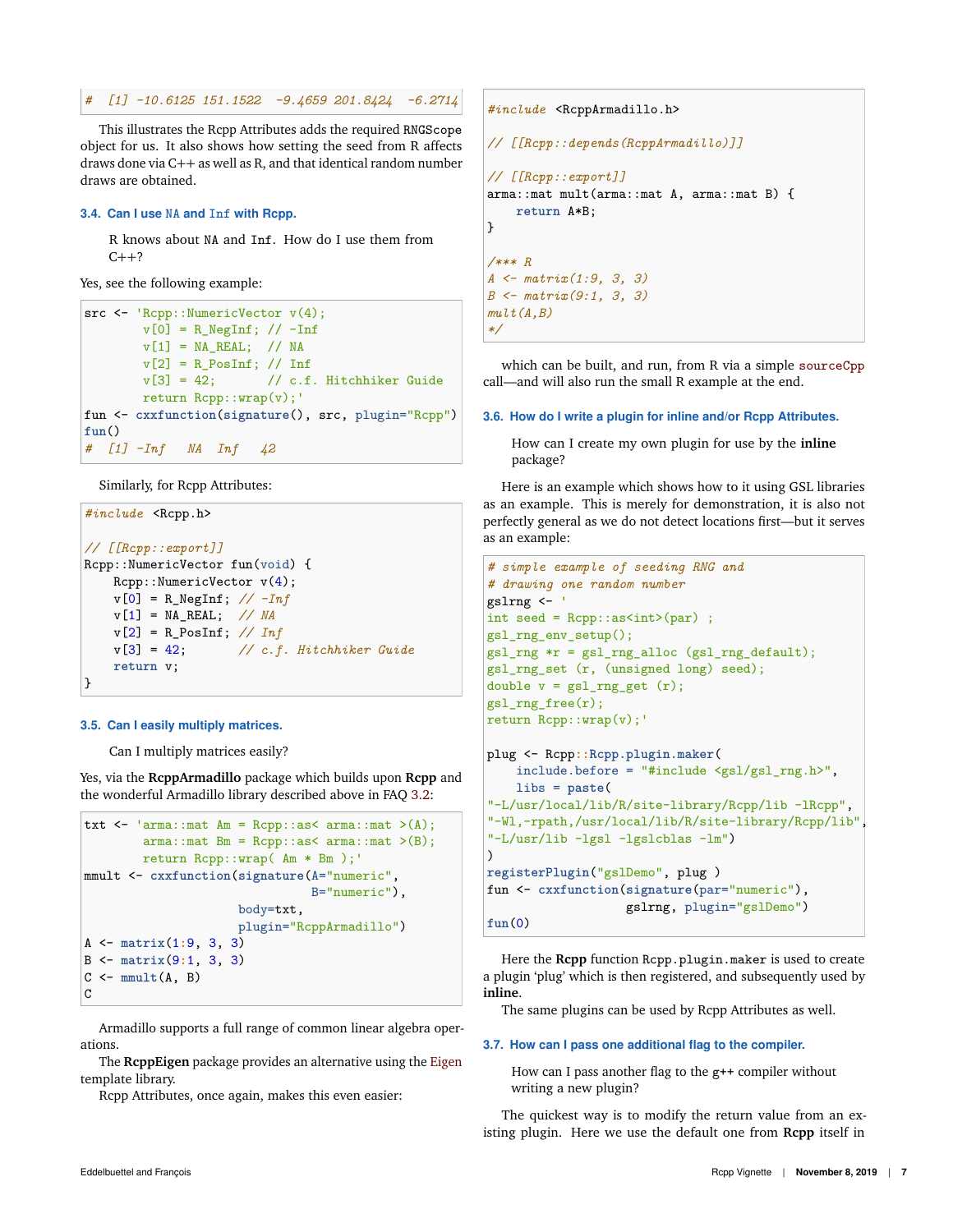order to pass the new flag -std=c++0x. As it does not set the PKG\_CXXFLAGS variable, we simply assign this. For other plugins, one may need to append to the existing values instead.

```
myplugin <- getPlugin("Rcpp")
myplugin$env$PKG_CXXFLAGS <- "-std=c++11"
f <- cxxfunction(signature(),
                 settings = myplugin, body = '// fails without -std=c++0x
    std::vector \leq double> x = \{ 1.0, 2.0, 3.0 \};return Rcpp::wrap(x);
')
f()
```
For Rcpp Attributes, the attributes Rcpp::plugin() can be used. Currently supported plugins are for C++11 as well as for OpenMP.

### **3.8. How can I set matrix row and column names.**

Ok, I can create a matrix, but how do I set its row and columns names?

Pretty much the same way as in R itself: We define a list with two character vectors, one each for row and column names, and assign this to the dimnames attribute:

```
src < -Rcpp::NumericMatrix x(2,2):
  x.fill(42); // or another value
  Rcpp::List dimnms = // list with 2 vecs
   Rcpp::List::create( // with static names
     Rcpp::CharacterVector::create("cc", "dd"),
     Rcpp::CharacterVector::create("ee", "ff")
   );
 // and assign it
 x.attr("dimnames") = dimnms;return(x);fun <- cxxfunction(signature(),
                  body=src, plugin="Rcpp")
fun()
```
The same logic, but used with Rcpp Attributes:

```
#include <Rcpp.h>
// [[Rcpp::export]]
Rcpp::List fun(void) {
    Rcpp::NumericMatrix x(2,2);
    x.fill(42); // or another value
    Rcpp::List dimnms = // list with 2 vecs
      Rcpp::List::create( // with static names
        Rcpp::CharacterVector::create("cc", "dd"),
        Rcpp::CharacterVector::create("ee", "ff"));
    // and assign it
    x.attr("dimensiones") = dimnms;return(x);
\mathbf{R}
```
**3.9. Why can long long types not be cast correctly.** That is a good and open question. We rely on the basic R types, notably integer and numeric. These can be cast to and from C++ types without problems. But there are corner cases. The following example, contributed by a user, shows that we cannot reliably cast long types (on a 64-bit machines).

```
BigInts <- cxxfunction(signature(),
  'std::vector<long> bigints;
   bigints.push_back(12345678901234567LL);
   bigints.push_back(12345678901234568LL);
   Rprintf("Difference of %ld\\n",
       12345678901234568LL - 12345678901234567LL);
  return wrap(bigints);',
  plugin="Rcpp", includes="#include <vector>")
retval <- BigInts()
# Unique 64-bit integers were cast to identical
# lower precision numerics behind my back with
# no warnings or errors whatsoever. Error.
stopifnot(length(unique(retval)) == 2)
```
While the difference of one is evident at the C++ level, it is no longer present once cast to R. The 64-bit integer values get cast to a floating point types with a 53-bit mantissa. We do not have a good suggestion or fix for casting 64-bit integer values: 32-bit integer values fit into integer types, up to 53 bit precision fits into numeric and beyond that truly large integers may have to converted (rather crudely) to text and re-parsed. Using a different representation as for example from the GNU Multiple Precision Arithmetic Library may be an alternative.

#### **3.10. What LaTeX packages do I need to typeset the vignettes.**

I would like to typeset the vignettes. What do I need?

The TeXLive distribution seems to get bigger and bigger. What you need to install may depend on your operating system. Specific per-platform notes:

- **Windows** users probably want the MiKTeX. Suggestions for a more detailed walk through would be appreciated.
- **OS X** users seem to fall into camps which like or do not like brew / homebrew. One suggestion was to install MacTeX but at approximately 2.5gb (as of January 2016) this is not lightweight.
- **Linux** users probably want the full TeXLive set from their distribution. On Debian these packages are installed to build the R package itself: texlive-base, texlive-latex-base, texlive-generic-recommended,

```
texlive-fonts-recommended,
```

```
texlive-fonts-extra, texlive-extra-utils,
```

```
texlive-latex-recommended,
```
texlive-latex-extra. Using texlive-full may be a shortcut. Fedora and other distributions should have similar packages.

#### **3.11. Why is there a limit of 20 on some constructors.**

Ok, I would like to pass *N* object but you only allow 20. How come?

In essence, and in order to be able to compile it with the largest number of compilers, **Rcpp** is constrained by the older C++ standards which do not support variadic function arguments. So we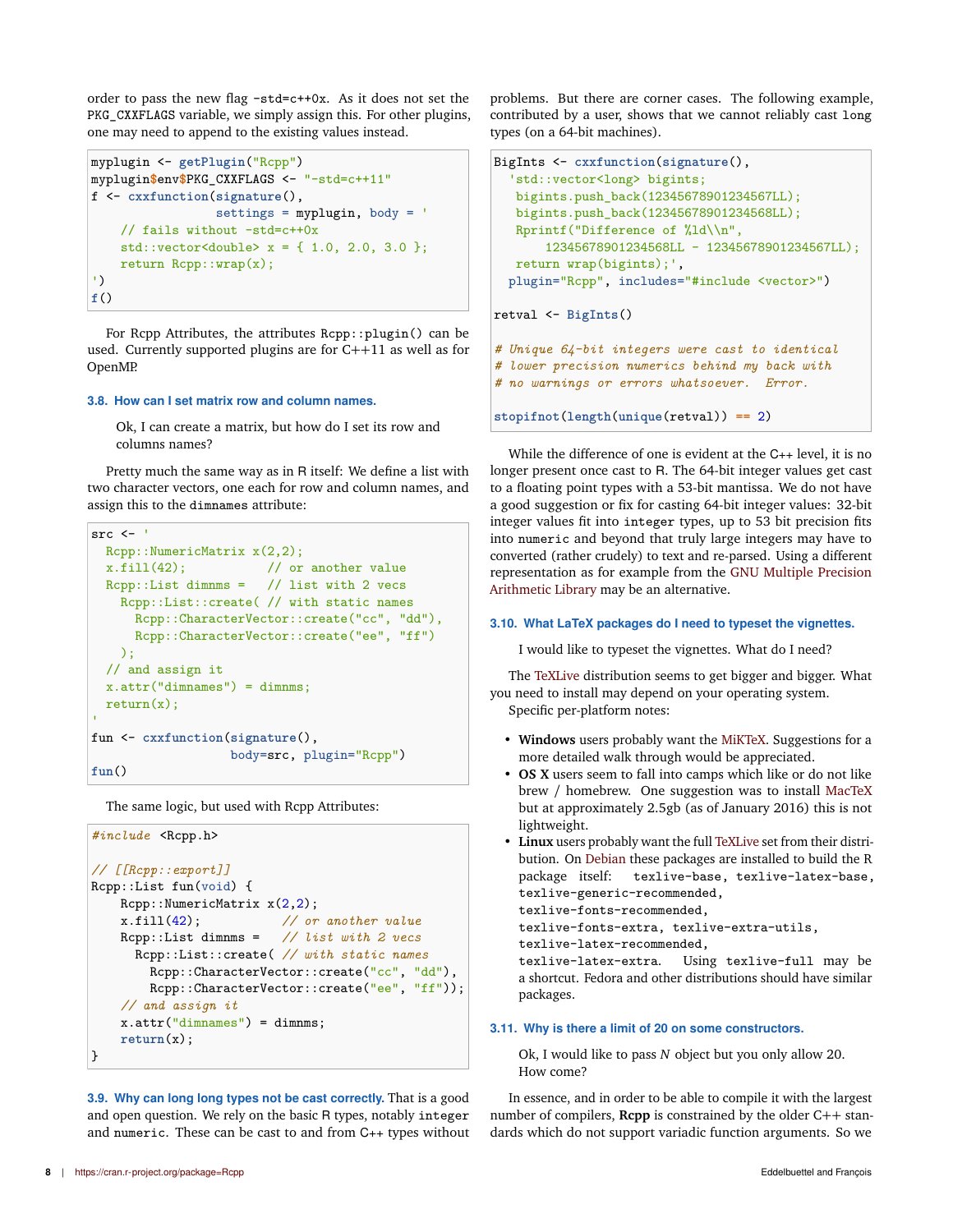actually use macros and code generator scripts to explicitly enumerate arguments, and that number has to stop at some limit. We chose 20.

A good discussion is available at this StackOverflow question concering data.frame creation with **Rcpp**. One solution offers a custom ListBuilder class to circumvent the limit; another suggests to simply nest lists.

**3.12. Can I use default function parameters with Rcpp.** Yes, you can use default parameters with *some* limitations. The limitations are mainly related to string literals and empty vectors. This is what is currently supported:

- String literals delimited by quotes (e.g. "foo")
- Integer and Decimal numeric values (e.g. 10 or 4.5)
- Pre-defined constants including:
	- **–** Booleans: true and false
	- **–** Null Values: R\_NilValue, NA\_STRING, NA\_INTEGER, NA\_REAL, and NA\_LOGICAL.
- Selected vector types can be instantiated using the empty form of the ::create static member function.
	- **–** CharacterVector, IntegerVector, and NumericVector
- Matrix types instantiated using the rows, cols constructor Rcpp::<Type>Matrix n(rows,cols)
	- **–** CharacterMatrix, IntegerMatrix, and NumericMatrix

To illustrate, please consider the following example that provides a short how-to:

```
#include <Rcpp.h>
// [[Rcpp::export]]
void sample_defaults(
       NumericVector x =
       NumericVector::create(), // Size 0 vector
       bool bias = true, // Set to true
       std::string method =
           "rcpp rules!") { // Set string
   Rcpp::Rcout << "x size: " << x.size() << ", ";
   Rcpp::Rcout << "bias value: " << bias << ", ";
   Rcpp::Rcout << "method value: " << ".";
}
/*** R
sample_defaults() # all defaults
sample_defaults(1:5) # supply x values
sample_defaults(bias = FALSE, # supply bool
              method = "Rlang") # and string
*/
```
Note: In cpp, the default bool values are true and false whereas in R the valid types are TRUE or FALSE.

**3.13. Can I use C++11, C++14, C++17, . . . with Rcpp.** But of course. In a nutshell, this boils down to *what your compiler supports*, and also *what R supports*. We expanded a little on this in Rcpp Gallery article providing more detail. What follows in an abridged summary.

You can always *locally* set appropriate PKG\_CXXFLAGS as an environment variable, or via ~/.R/Makevars. You can also plugins and/or R support from src/Makevars:

- *C++11*: has been supported since early 2013 via a plugin selecting the language standard which is useful for sourceCpp() etc. For packages, R has supported it since R 3.1.0 which added the option to select the language standard via CXX\_STD = CXX11. As of early 2017, over 120 packages on CRAN use this.
- *C++14*: has been supported since early 2016 via a plugin selecting the language standard which is useful for sourceCpp() etc. For packages, R supports it since R 3.4.0 adding the option to select the language standard via CXX\_STD = CXX14.
- *C++17*: is itself more experimental now, but if you have a compiler supporting (at least parts of) it, you can use it via plugin (starting with Rcpp 0.12.10) for use via sourceCpp(), or via PKG\_CXXFLAGS or other means to set compiler options. R support may be available at a later date.

**3.14. How do I use it within (Python's) Conda setup?.** In a comment to issue ticket #770 it is stated that running

conda install gxx\_linux-64

helps within this environment as it installs the corresponding x86\_64-conda\_cos6-linux-gnu-c++ compiler. Documentation for this and other systems is provided at this page.

**3.15. Can I speed up compilation?.** Somewhat. One option is to cache as much as possible via ccache by adding it to ~/.R/Makevars.

Depending on what parts of Rcpp are being used, compilation speed can be increased by turning use of Modules off. Starting with version 1.0.3, the RCPP\_NO\_MODULES define can be used. It can be set in src/Makevars as an argument to PKG\_CXXFLAGS (or one of the other C++ dialect options) as -DRCPP\_NO\_MODULES. This has the advantage of affecting *all* files in the package, including the auto-generated RcppExports.cpp where it might be trickier to set it manually.

Beyond modules, RTTI support can also be turned off. this implies turning Modules support off as well so. To select this approach, use the RCPP\_NO\_RTTI define.

## **4. Support**

**4.1. Is the API documented.** You bet. We use doxygen to generate html, latex and man page documentation from the source. The html documentation is available for browsing, as a very large pdf file, and all three formats are also available a zip-archives: html, latex, and man.

**4.2. Does it really work.** We take quality seriously and have developped an extensive unit test suite to cover many possible uses of the **Rcpp** API.

We are always on the look for more coverage in our testing. Please let us know if something has not been tested enough.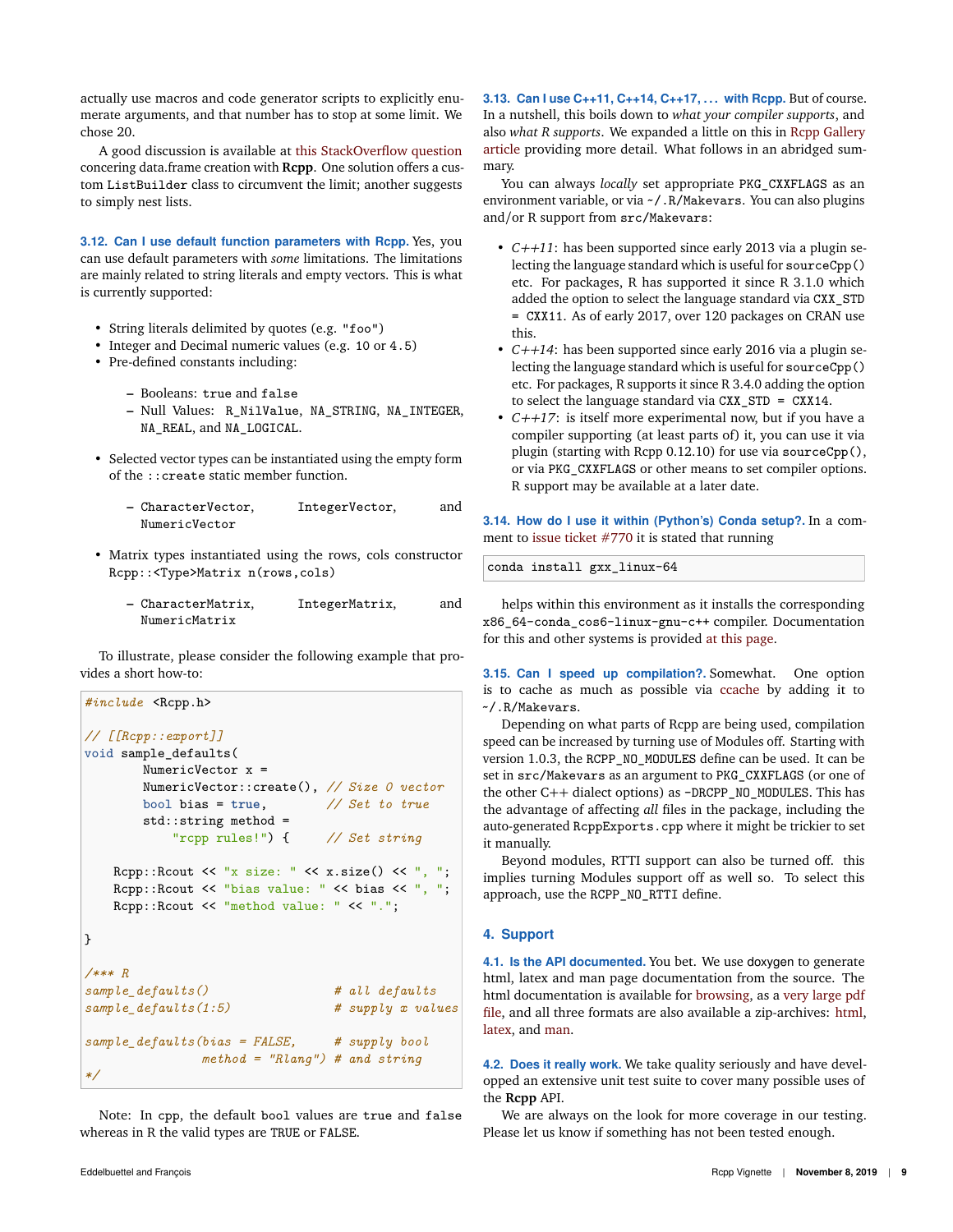**4.3. Where can I ask further questions.** The Rcpp-devel mailing list hosted at R-forge is by far the best place. You may also want to look at the list archives to see if your question has been asked before.

You can also use StackOverflow via its 'rcpp' tag.

**4.4. Where can I read old questions and answers.** The normal Rcpp-devel mailing list hosting at R-forge contains an archive, which can be searched via swish.

Alternatively, one can also use Mail-Archive on Rcpp-devel which offers web-based interfaces, including searching.

**4.5. I like it. How can I help.** We maintain a list of open issues in the Github repository. We welcome pull requests and suggest that code submissions come corresponding unit tests and, if applicable, documentation.

If you are willing to donate time and have skills in C++, let us know. If you are willing to donate money to sponsor improvements, let us know too.

You can also spread the word about **Rcpp**. There are many packages on CRAN that use C++, yet are not using **Rcpp**. You could blog about it, or get the word out otherwise.

Last but not least the Rcpp Gallery is open for user contributions.

**4.6. I don't like it. How can I help.** It is very generous of you to still want to help. Perhaps you can tell us what it is that you dislike. We are very open to *constructive* criticism.

**4.7. Can I have commercial support for Rcpp.** Sure you can. Just send us an email, and we will be happy to discuss the request.

**4.8. I want to learn quickly. Do you provide training courses.** Yes. Just send us an email.

**4.9. Where is the code repository.** From late 2008 to late 2013, we used the Subversion repository at R-Forge which contained **Rcpp** and a number of related packages. It still has the full history as well as number of support files.

We have since switched to a Git repository at Github for **Rcpp** (as well as for **RcppArmadillo** and **RcppEigen**).

## **5. Known Issues**

Contained within this section is a list of known issues regarding **Rcpp**. The issues listed here are either not able to be fixed due to breaking application binary interface (ABI), would impact the ability to reproduce pre-existing results, or require significant work. Generally speaking, these issues come to light only when pushing the edge capabilities of **Rcpp**.

**5.1. Rcpp changed the (const) object I passed by value. Rcpp** objects are wrappers around the underlying R objects' SEXP, or Sexpression. The SEXP is a pointer variable that holds the location of where the R object data has been stored (R Core Team, 2018b, Section 1.1). That is to say, the SEXP does *not* hold the actual data of the R object but merely a reference to where the data resides. When creating a new **Rcpp** object for an R object to enter C++, this object will use the same SEXP that powers the original R object if the types match otherwise a new SEXP must be created to be type safe. In essence, the underlying SEXP objects are passed by reference without explicit copies being made into C++. We refer to this arrangement as a *proxy model*.

As for the actual implementation, there are a few consequences of the proxy model. The foremost consequence within this paradigm is that pass by value is really a pass by reference. In essence, the distinction between the following two functions is only visual sugar:

```
void implicit_ref(NumericVector X);
void explicit_ref(NumericVector& X);
```
In particular, when one is passing by value what occurs is the instantiation of the new **Rcpp** object that uses the same SEXP for the R object. As a result, the **Rcpp** object is "linked" to the original R object. Thus, if an operation is performed on the **Rcpp** object, such as adding 1 to each element, the operation also updates the R object causing the change to be propagated to R's interactive environment.

*#include* <Rcpp.h> *// [[Rcpp::export]]* void implicit\_ref(Rcpp::NumericVector X) {  $X = X + 1.0$ ; } *// [[Rcpp::export]]* void explicit\_ref(Rcpp::NumericVector& X) {  $X = X + 1.0$ ; }

R use

| a <- 1.5:4.5          |
|-----------------------|
| $b \le -1.5:4.5$      |
| implicit_ref(a)       |
| a                     |
| # [1] 2.5 3.5 4.5 5.5 |
| explicit ref(b)       |
| b                     |
| # [1] 2.5 3.5 4.5 5.5 |
|                       |

There are two exceptions to this rule. The first exception is that a deep copy of the object can be made by explicit use of Rcpp:clone(). In this case, the cloned object has no link to the original R object. However, there is a time cost associated with this procedure as new memory must be allocated and the previous values must be copied over. The second exception, which was previously foreshadowed, is encountered when **Rcpp** and R object types do not match. One frequent example of this case is when the R object generated from seq() or a:b reports a class of "integer" while the **Rcpp** object is setup to receive the class of "numeric" as its object is set to NumericVector or NumericMatrix. In such cases, this would lead to a new SEXP object being created behind the scenes and, thus, there would *not* be a link between the **Rcpp** object and R object. So, any changes in C++ would not be propagated to R unless otherwise specified.

```
#include <Rcpp.h>
```

```
// [[Rcpp::export]]
void int_vec_type(Rcpp::IntegerVector X) {
  X = X + 1.0;
}
```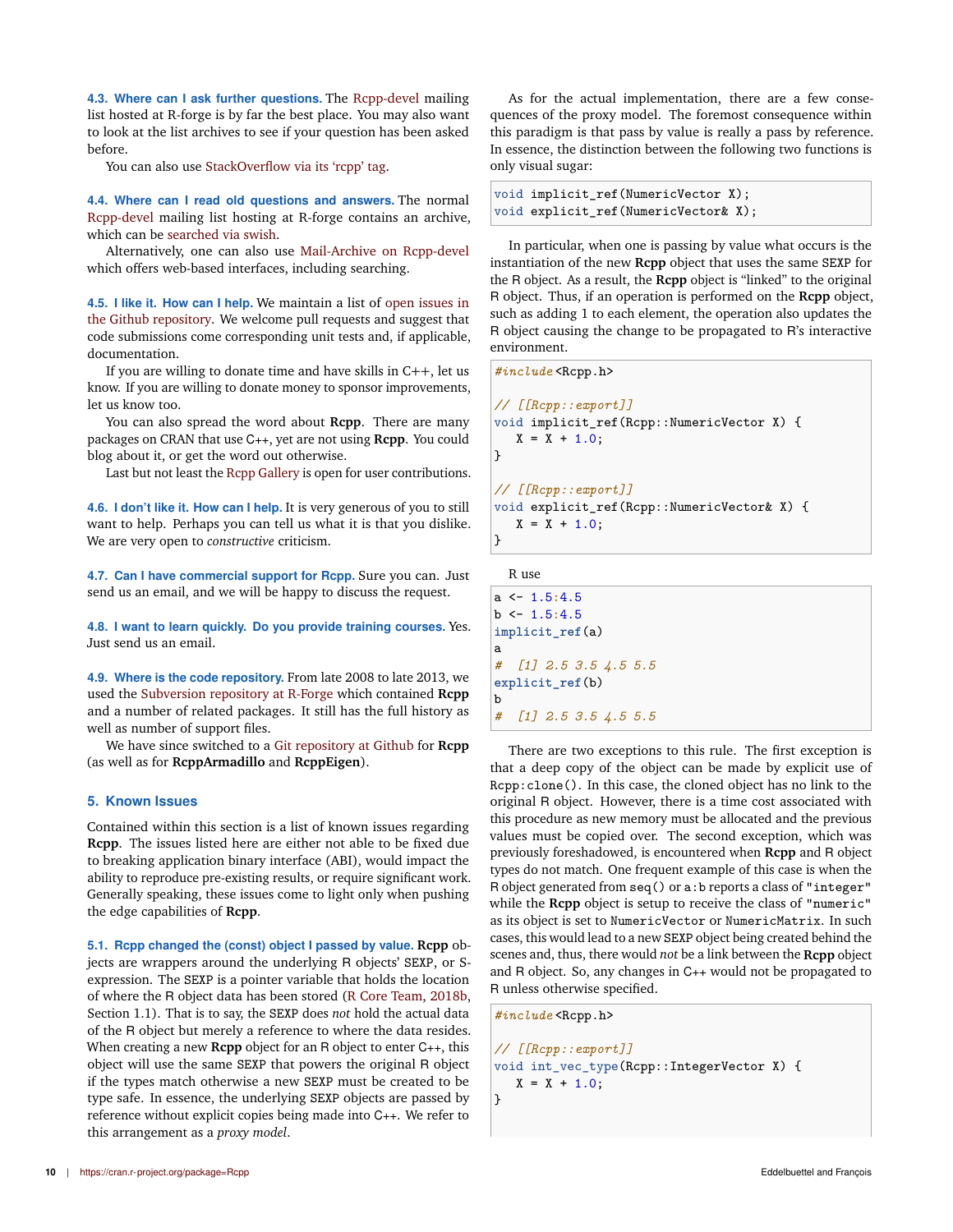```
// [[Rcpp::export]]
void num_vec_type(Rcpp::NumericVector X) {
   X = X + 1.0;}
```
R use:

```
a <- 1:5
b <- 1:5
class(a)
# [1] "integer"
int vec type(a)
a # variable a changed as a side effect
# [1] 2 3 4 5 6
num_vec_type(b)
b # b unchanged as copy was made for numeric
# [1] 1 2 3 4 5
```
With this being said, there is one last area of contention with the proxy model: the keyword const. The const declaration indicates that an object is not allowed to be modified by any action. Due to the way the proxy model paradigm works, there is a way to "override" the const designation. Simply put, one can create a new **Rcpp** object without the const declaration from a pre-existing one. As a result, the new **Rcpp** object would be allowed to be modified by the compiler and, thus, modifying the initial SEXP object. Therefore, the initially secure R object would be altered. To illustrate this phenomenon, consider the following scenario:

```
#include <Rcpp.h>
// [[Rcpp::export]]
Rcpp::IntegerVector const_override_ex(
       const Rcpp::IntegerVector& X) {
 Rcpp::IntegerVector Y(X); // Create object
                        // from SEXP
 Y = Y * 2; // Modify new object
 return Y; // Return new object
}
```
R use:

```
x <- 1:10 # an integer sequence
# returning an altered value
const_override_ex(x)
  # [1] 2 4 6 8 10 12 14 16 18 20
# but the original value is altered too!
x
# [1] 2 4 6 8 10 12 14 16 18 20
```
So we see that with SEXP objects, the const declaration can be circumvented as it is really a pointer to the underlying R object.

**5.2. Issues with implicit conversion from an Rcpp object to a scalar or other Rcpp object.** Not all **Rcpp** expressions are directly compatible with operator=. Compability issues stem from many **Rcpp** objects and functions returning an intermediary result which requires an explicit conversion. In such cases, the user may need to assist the compiler with the conversion.

There are two ways to assist with the conversion. The first is to construct storage variable for a result, calculate the result, and then store a value into it. This is typically what is needed when working with Character<Type> and String in **Rcpp** due to the Rcpp::internal::string\_proxy class. Within the following code snippet, the aforementioned approach is emphasized:

```
#include <Rcpp.h>
// [[Rcpp::export]]
std::string explicit_string_conv(
       Rcpp::CharacterVector X) {
   std::string s; // define storage
   s = X[0]; // assign from CharacterVector
   return s;
}
```
If one were to use a direct allocation and assignment strategy, e.g.  $std::string s = X[0]$ , this would result in the compiler triggering a conversion error on *some* platforms. The error would be similar to:

```
error: no viable conversion from 'Proxy'
(aka 'string_proxy<16>') to 'std::string'
(aka 'basic_string<char, char_traits<char>,
allocator<char> >')
```
The second way to help the compiler is to use an explicit **Rcpp** type conversion function, if one were to exist. Examples of **Rcpp** type conversion functions include as<T>(), .get() for cumsum(), is\_true() and is\_false() for any() or all().

**5.3. Using operator= with a scalar replaced the object instead of filling element-wise.** Assignment using the operator= with either Vector and Matrix classes will not elicit an element-wise fill. If you seek an element-wise fill, then use the .fill() member method to propagate a single value throughout the object. With this being said, the behavior of operator= differs for the Vector and Matrix classes.

The implementation of the operator= for the Vector class will replace the existing vector with the assigned value. This behavior is valid even if the assigned value is a scalar value such as 3.14 or 25 as the object is cast into the appropriate **Rcpp** object type. Therefore, if a Vector is initialized to have a length of 10 and a scalar is assigned via operator=, then the resulting Vector would have a length of 1. See the following code snippet for the aforementioned behavior.

*#include* <Rcpp.h>

```
// [[Rcpp::export]]
void vec_scalar_assign(int n, double fill_val) {
 Rcpp::NumericVector X(n);
 Rcpp::Rcout << "Value of Vector " <<
      "on Creation: " <<
     std::endl << X << std::endl;
 X = fill_val;
```

```
Rcpp::Rcout << "Value of Vector " <<
    "after Assignment: " <<
```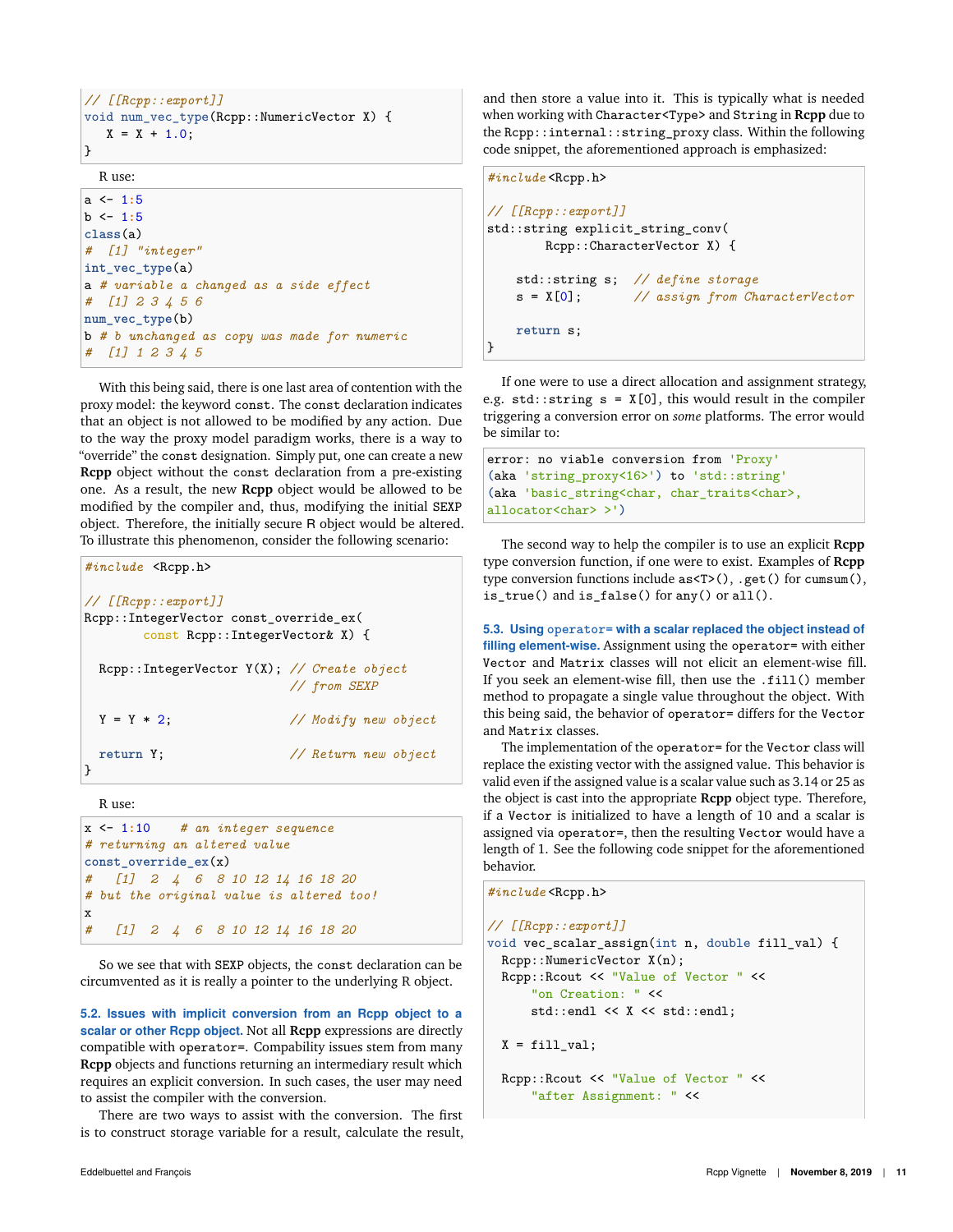```
std::endl << X << std::endl;
```
R use:

 $\mathbf{R}$ 

```
vec_scalar_assign(5L, 3.14)
# Value of Vector on Creation:
# 0 0 0 0 0
# Value of Vector after Assignment:
# 3.14
```
Now, the Matrix class does not define its own operator= but instead uses the Vector class implementation. This leads to unexpected results while attempting to use the assignment operator with a scalar. In particular, the scalar will be coerced into a square Matrix and then assigned. For an example of this behavior, consider the following code:

```
#include <Rcpp.h>
// [[Rcpp::export]]
void mat_scalar_assign(int n, double fill_val) {
 Rcpp::NumericMatrix X(n, n);
 Rcpp::Rcout << "Value of Matrix " <<
      "on Creation: " <<
     std::endl << X << std::endl;
 X = fill_val;Rcpp::Rcout << "Value of Matrix " <<
      "after Assignment: " <<
     std::endl << X << std::endl;
```
R use:

}

|   | mat scalar assign (2L, 3.0)       |
|---|-----------------------------------|
| # | Value of Matrix on Creation:      |
|   | # 0.00000 0.00000                 |
|   | # 0.00000 0.00000                 |
| # |                                   |
| # | Value of Matrix after Assignment: |
| # | 0.00000 0.00000 0.00000           |
| # | 0.00000 0.00000 0.00000           |
|   | # 0.00000 0.00000 0.00000         |

**5.4. Long Vector support on Windows.** Prior to R's 3.0.0, the largest vector one could obtain was at most  $2^{31} - 1$  elements. With the release of R's 3.0.0, long vector support was added to allow for largest vector possible to increase up to  $2^{52}$  elements on x64 bit operating systems (c.f. Long Vectors help entry). Once this was established, support for long vectors within the **Rcpp** paradigm was introduced with **Rcpp** version 0.12.0 (c.f **Rcpp** 0.12.0 annoucement).

However, the requirement for using long vectors in **Rcpp** necessitates the presence of compiler support for the R\_xlen\_t, which is platform dependent on how ptrdiff\_t is implemented. Unfortunately, this means that on the Windows platform the definition of R\_xlen\_t is of type long instead of long long when compiling under the C++98 specification. Therefore, to solve this issue one must compile under the specification for C++11 or later version.

There are three options to trigger compilation with C++11. The first – and most likely option to use – will be the plugin support offered by **Rcpp** attributes. This is engaged by adding //

[[Rcpp::plugins(cpp11)]] to the top of the C++ script. For diagnostic and illustrativative purposes, consider the following code which checks to see if R\_xlen\_t is available on your platform:

```
#include <Rcpp.h>
// Force compilation mode to C++11
// [[Rcpp::plugins(cpp11)]]
// [[Rcpp::export]]
bool test_long_vector_support() {
#ifdef RCPP_HAS_LONG_LONG_TYPES
 return true;
#else
 return false;
#endif
}
```
R use:

**test\_long\_vector\_support**() *# [1] TRUE*

The remaining two options are for users who have opted to embed **Rcpp** code within an R package. In particular, the second option requires adding CXX\_STD = CXX11 to a Makevars file found in the /src directory. Finally, the third option is to add SystemRequirements:C++11 in the package's DESCRIPTION file.

Please note that the support for C++11 prior to R v3.3.0 on Windows is limited. Therefore, plan accordingly if the goal is to support older versions of R.

**5.5. Sorting with STL on a CharacterVector produces problematic results.** The Standard Template Library's (STL) std::sort algorithm performs adequately for the majority of **Rcpp** data types. The notable exception that makes what would otherwise be a universal quantifier into an existential quantifier is the CharacterVector data type. Chiefly, the issue with sorting strings is related to how the CharacterVector relies upon the use of Rcpp::internal::string\_proxy. In particular, Rcpp::internal::string\_proxy is *not* MoveAssignable since the left hand side of operator=(const string\_proxy \&rhs) is *not* viewed as equivalent to the right hand side before the operation (ISO/IEC, 2011, p. 466, Table 22). This further complicates matters when using CharacterVector with std::swap, std::move, std::copy and their variants.

To avoid unwarranted pain with sorting, the preferred approach is to use the .sort() member function of **Rcpp** objects. The member function correctly applies the sorting procedure to **Rcpp** objects regardless of type. Though, sorting is slightly problematic due to locale as explained in the next entry. In the interim, the following code example illustrates the preferred approach alongside the problematic STL approach:

```
#include <Rcpp.h>
```

```
// [[Rcpp::export]]
Rcpp::CharacterVector preferred_sort(
        Rcpp::CharacterVector x) {
```
 $Rcpp::CharacterVector y = Rcpp::clone(x);$ y.sort();

**return** y;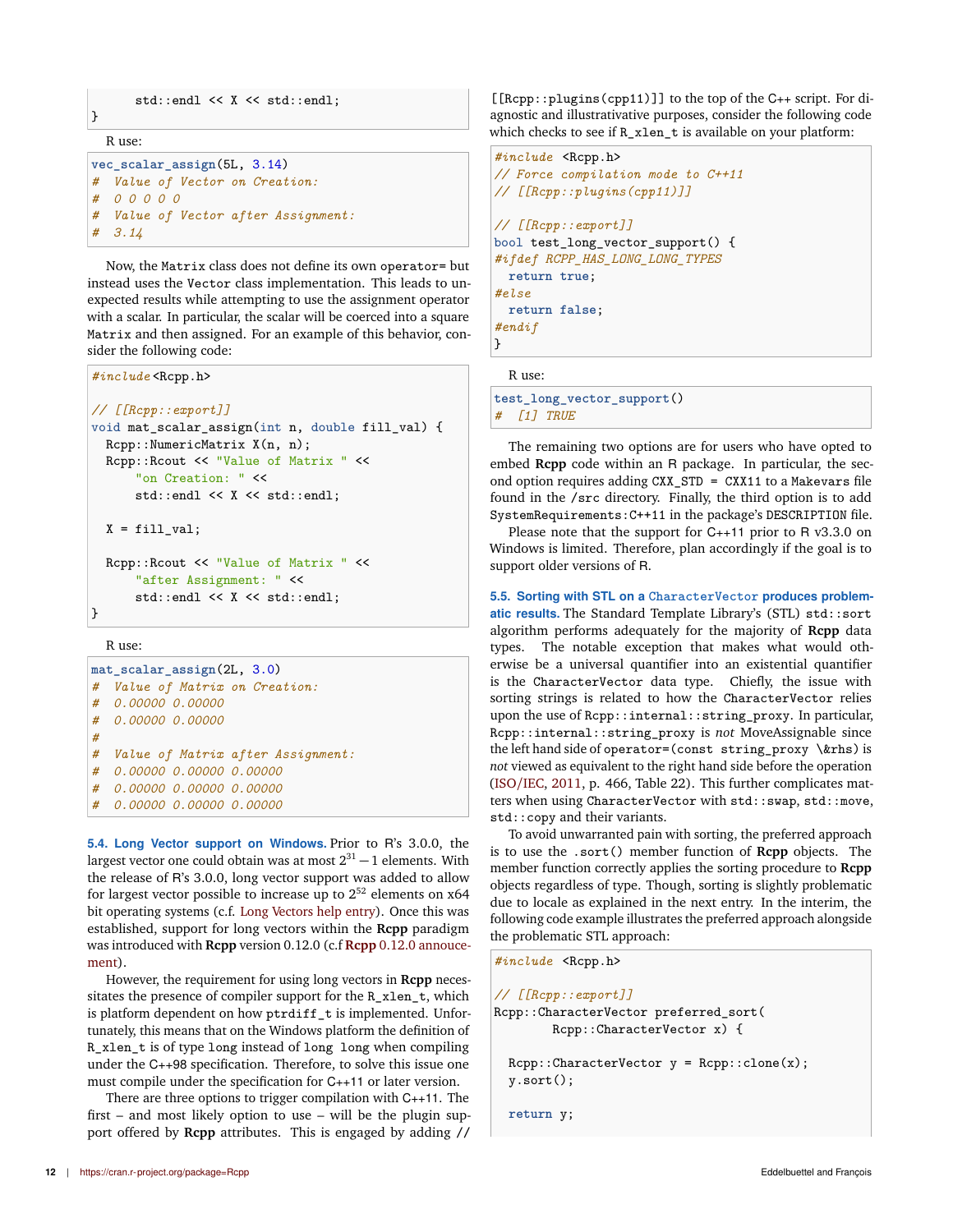```
}
// [[Rcpp::export]]
Rcpp::CharacterVector stl_sort(
        Rcpp::CharacterVector x) {
 Rcpp::CharacterVector y = Rcpp::clone(x);std::sort(y.begin(), y.end());
  return y;
}
```
R use:

**set.seed**(123) (X <- **sample**(**c**(LETTERS[1**:**5], letters[1**:**6]), 11)) *# [1] "C" "f" "B" "a" "e" "E" "D" "d" "c" "A" "b"* **preferred\_sort**(X) *# [1] "A" "B" "C" "D" "E" "a" "b" "c" "d" "e" "f"* **stl\_sort**(X) *# [1] "f" "f" "f" "f" "f" "f" "f" "f" "f" "C" "f"*

In closing, the results of using the STL approach do change depending on whether libc++ or libstdc++ standard library is used to compile the code. When debugging, this does make the issue particularly complex to sort out. Principally, compilation with libc++ and STL has been shown to yield the correct results. However, it is not wise to rely upon this library as a majority of code is compiled against libstdc++ as it more complete.

**5.6. Lexicographic order of string sorting differs due to capitaliza-**

**tion.** Comparing strings within R hinges on the ability to process the locale or native-language environment of the string. In R, there is a function called Scollate that performs the comparison on locale. Unfortunately, this function has not been made publicly available and, thus, **Rcpp** does *not* have access to it within its implementation of StrCmp. As a result, strings that are sorted under the .sort() member function are ordered improperly. Specifically, if capitalization is present, then capitalized words are sorted together followed by the sorting of lowercase words instead of a mixture of capitalized and lowercase words. The issue is illustrated by the following code example:

```
#include <Rcpp.h>
// [[Rcpp::export]]
Rcpp::CharacterVector rcpp_sort(
        Rcpp::CharacterVector X) {
 X.sort();
  return X;
}
```
R use:

```
x <- c("B", "b", "c", "A", "a")
sort(x)
# [1] "a" "A" "b" "B" "c"
rcpp_sort(x)
# [1] "A" "B" "a" "b" "c"
```
**5.7. Package building fails with 'symbols not found'.** R 3.4.0 and later strongly encourage registering dynamically loadable symbols. In the stronger form (where .registration=TRUE is added to the

useDynLib() statement in NAMESPACE), only registered symbols can be loaded. This is fully supported by Rcpp 0.12.12 and later, and the required code is added to src/RcppExports.cpp.

However, the transition from the previously generated file src/RcppExports.cpp to the new one may require running compileAttributes() twice (which does not happen when, *e.g.*, devtools is used). When Rcpp::compileAttributes() is called, it also calls tools::package\_native\_routine\_registration\_skeleton(), which crawls through usages of .Call() in the R/ source files of the package to figure out what routines need to be registered. If an older RcppExports.R file is discovered, its out-of-date symbol names get picked up, and registration rules for those symbols get written as well. This will register more symbols for the package than are actually defined, leading to an error. This point has been discussed at some length both in the GitHub issue tickes, on StackOverflow and elsewhere.

So if your autogenerated file fails, and a symbols not found error is reported by the linker, consider running compileAttributes() twice. Deleting R/RcppExports.R and src/RcppExports.cpp may also work.

**5.8. Can we use exceptions and stop() across shared libraries?.** Within limits, yes. Code that is generated via Rcpp Attributes (see Allaire *et al.* (2019) and Section~2.2.2) generally handles this correctly and gracefully via the try-catch layer it adds shielding the exception from propagating to another, separate dynamic library.

However, this mechanism relies on dynamic linking with the (system library) libgcc providing the C++ standard library (as well as on using the same C++ standard library across all compiled components). But this library is linked statically on Windows putting a limitation on the use of stop() from within Rcpp Modules (Eddelbuettel and François, 2019). Some more background on the linking requirement is in this SO question.

## **References**

- Allaire JJ, Eddelbuettel D, François R (2019). *Rcpp Attributes*. Vignette included in R package Rcpp, URL http://CRAN.R-Project.org/package=Rcpp.
- Bates D, Eddelbuettel D (2013). "Fast and Elegant Numerical Linear Algebra Using the RcppEigen Package." *Journal of Statistical Software*, **52**(5), 1–24. URL http://www.jstatsoft.org/v52/i05/.
- Eddelbuettel D (2013). *Seamless R and C++ Integration with Rcpp*. Use R! Springer, New York. ISBN 978-1-4614-6867-7.
- Eddelbuettel D, Balamuta JJ (2017). "Extending R with C++:<br>A Brief Introduction to Rcpp." PeerJ Preprints, 5. doi: A Brief Introduction to Rcpp." *PeerJ Preprints*, **5**. doi: 10.7287/peerj.preprints.3188v1/.
- Eddelbuettel D, Balamuta JJ (2018). "Extending R with C++: A Brief Introduction to Rcpp." *The American Statistician*, **72**(1). doi: 10.1080/00031305.2017.1375990.
- Eddelbuettel D, François R (2011). "Rcpp: Seamless R and C++ Integration." *Journal of Statistical Software*, **40**(8), 1–18. URL http://www.jstatsoft.org/v40/ i08/.
- Eddelbuettel D, François R (2019). *Exposing C++ functions and classes with Rcpp modules*. Vignette included in R package Rcpp, URL http://CRAN. R-Project.org/package=Rcpp.
- Eddelbuettel D, François R, Allaire J, Ushey K, Kou Q, Russel N, Chambers J, Bates D (2019a). *Rcpp: Seamless R and C++ Integration*. R package version 1.0.3, URL http://CRAN.R-Project.org/package=Rcpp.
- Eddelbuettel D, François R, Bates D, Ni B (2019b). *RcppArmadillo: Rcpp integration for Armadillo templated linear algebra library*. R package version 0.9.800.1.0, URL http://CRAN.R-Project.org/package=RcppArmadillo.
- Eddelbuettel D, Sanderson C (2014). "RcppArmadillo: Accelerating R with High-Performance C++ Linear Algebra." *Computational Statistics and Data*